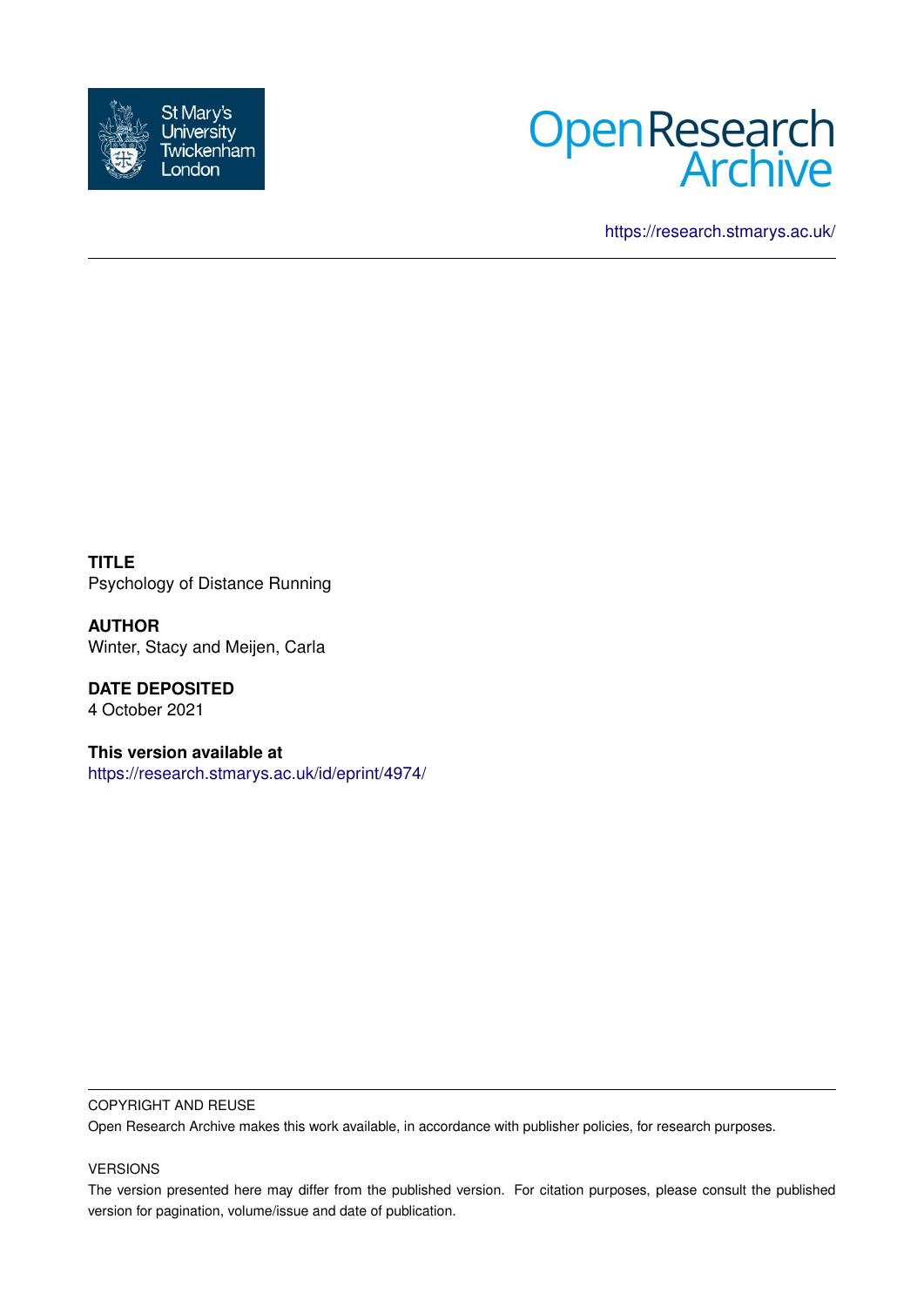# **Chapter 5**

# **Psychology of Distance Running**

Stacy Winter and Carla Meijen

# **Highlights**

- Distance running is unique from a psychological perspective
- Thoughts, feelings, and behaviours are interlinked and play an important role in distance running performance
- The role of psychological factors: confidence, motivation, and emotions are discussed in relation to the demands of distance running
- To facilitate these psychological factors, the evidence surrounding the use of psychological strategies in distance running is outlined

# **Introduction**

When it comes to middle- and long-distance running events, whether it is the 800m or a marathon, psychology plays a major role. The psychological effects on performance can be explained through what we think, how we feel, and subsequently the way we behave. This is a cyclical process and a key component to consider, is the way our thoughts, feelings, and behaviours are interlinked and influenced by our environment (Bandura, 1997). For example, at the start of a race a distance runner may become aware of how many other runners there are around them, start to get worried about their positioning, and as a result abandon the conservative pacing strategy they had initially planned. Only minutes into the race, they can get upset and frustrated at themselves. Not having the right approach or mental preparation to deal with the demands of distance running can even lead to drop-out (Antonini et al., 2016). When considering the psychological impacts on endurance running, we therefore need to be aware of how our thoughts influence the decisions we make, as well as how we feel.

There are a wide array of psychological factors that can play a role in distance running. Endurance athletes may recognise the impact of their reasons for running, self-doubts in their ability, feeling nervous before a race, the difficulty in remaining focused when a session does not go as expected, worries about sticking to a race plan, or having thoughts around the urge to slow down or quit. To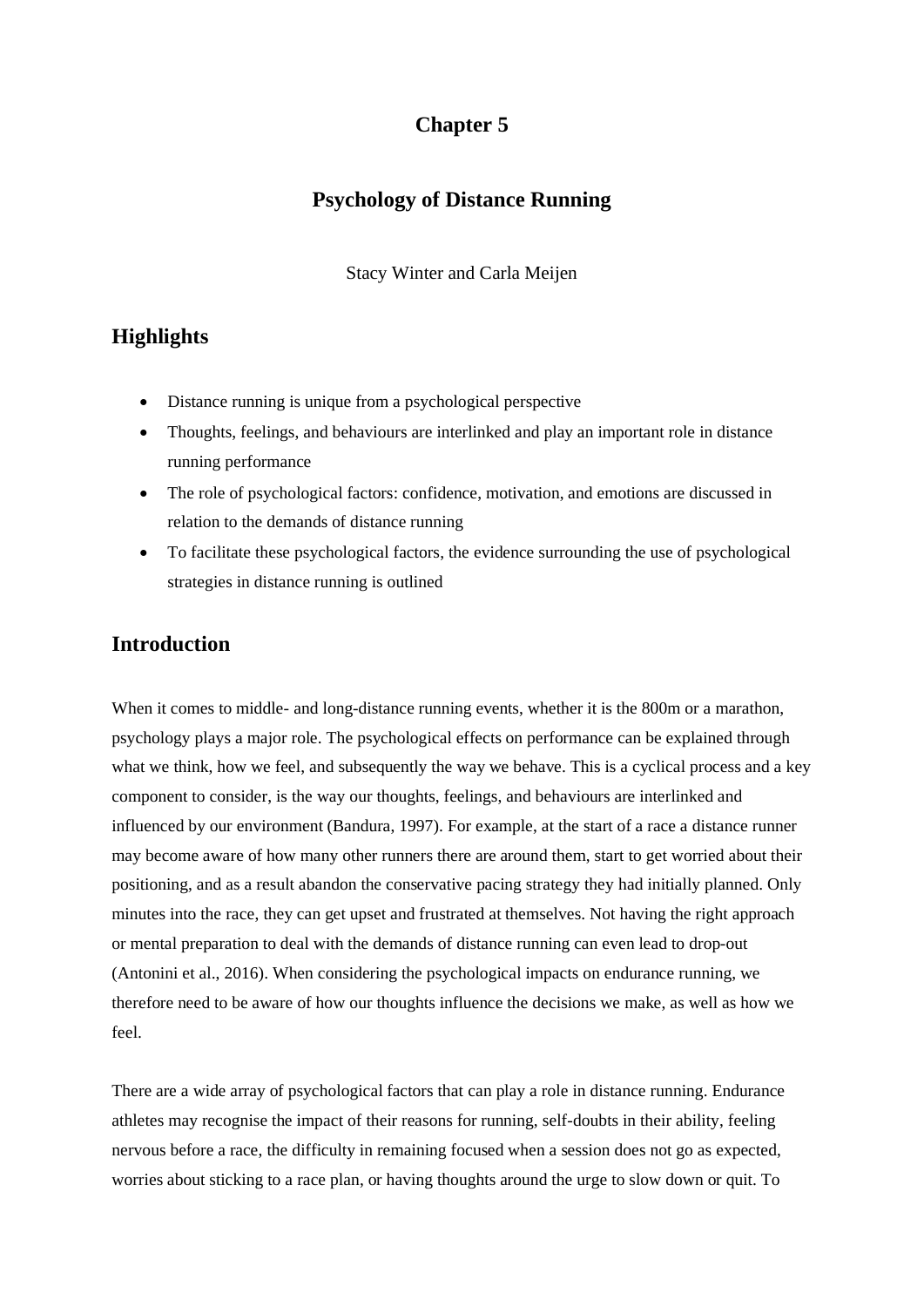help manage the psychological factors of motivation, emotions, and self-belief, endurance athletes can draw on psychological strategies such as self-talk, imagery, attentional focus, and goal setting. In this chapter we will explain the role of these psychological factors and outline the evidence around the use of psychological strategies in distance running.

## **Psychological factors**

Endurance performance is unique from a psychological perspective (Meijen, 2019), a runner requires motivation to put in the training hours, there is a lot of time to think, and it will probably hurt at some stage. Having that much time to think can also provide fuel for self-doubt and other unwanted thoughts, or one might question their pacing strategy or reasons for doing the activity. The next section of this chapter will outline what we currently know about confidence, motivation, and emotions in distance runners.

## *Self-belief in distance running*

Self-belief is one of the important psychological factors that plays a role in distance running. Athletes may question '*Where does my confidence come from*?' '*Who influences my self-belief*?' and '*Why is it important for my performance*?' Self-belief is represented by the psychological concept of selfefficacy (Bandura, 1997). Self-efficacy refers to a judgement about one's own perceived capabilities, or in simple terms, what a distance runner believes they can do. It is important to note that athletes do not possess a single self-efficacy belief; instead they are dynamic and specific. Firstly, beliefs are dynamic, in that they can and do change based upon the information that is available to a distance runner. For example, beliefs are likely to change based upon how well training sessions have gone, feedback received from coaches, performances in races, and any setbacks experienced, e.g. injuries. Secondly, although typically focused on a task (e.g. running a 5km), beliefs are specific, in that a distance runner may have a high belief in their ability to execute a race plan or sustain a tough pace, but lower levels of belief in their change of pace or finishing speed.

A distance runner's self-efficacy beliefs develop through the influence of four sources: past accomplishments, vicarious experiences, verbal persuasion, and physiological states (Bandura, 1997). Past accomplishments are the most powerful source and can come from a distance runner's perceptions of the volume and quality of work completed, trusting their training schedule, and success in races. Vicarious experiences are based around modelling from others, for example, observing a runner from the same training group (who the runner perceives to be of similar ability) achieve a personal best. The third source, verbal persuasion can either come from within (see section on self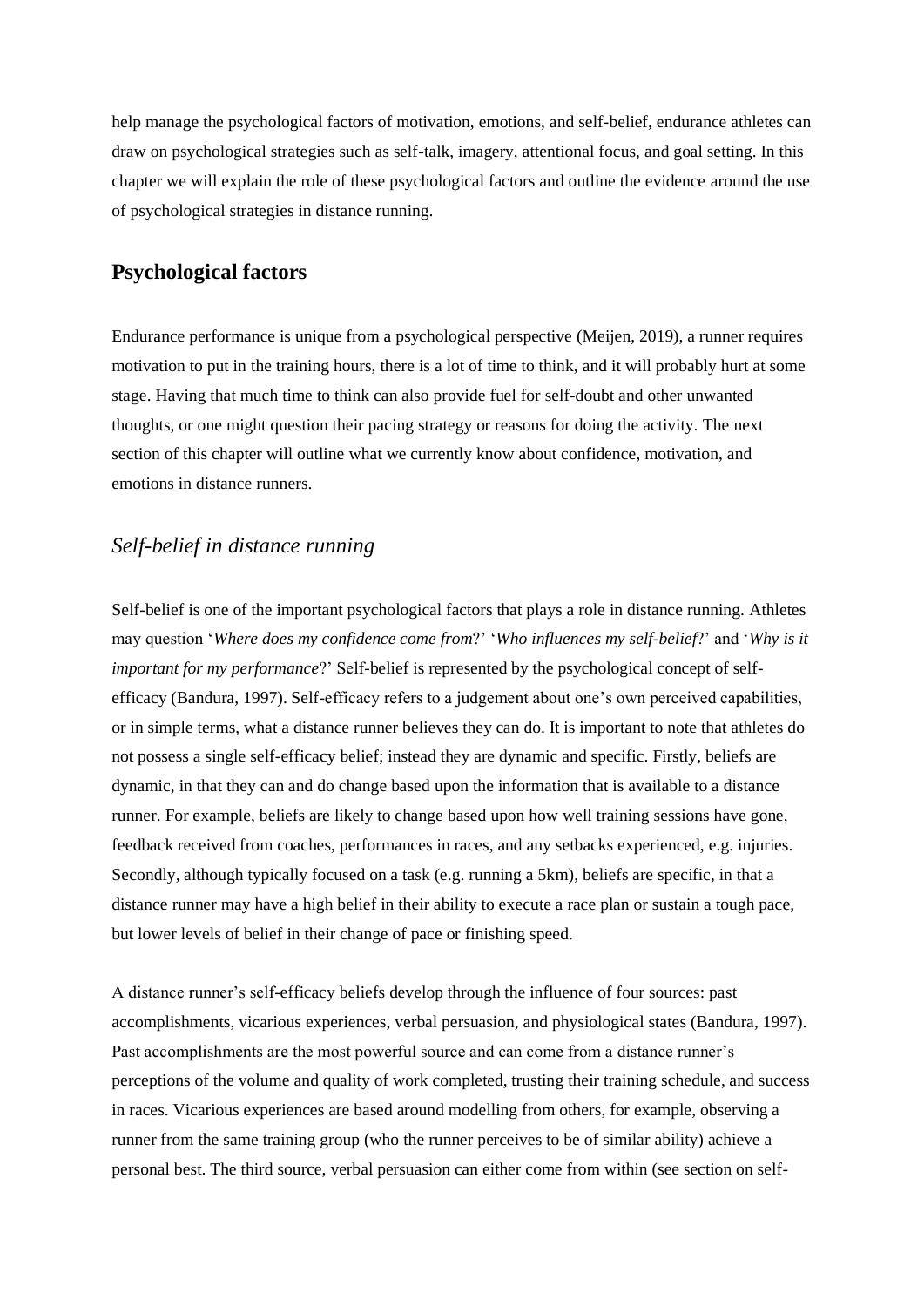talk later within this chapter) or from feedback and support from those with expertise and credibility to the distance runner (e.g. coaches and training partners). Finally, physiological states refers to perceptions of strength, fitness, pain, and fatigue appraised by the distance runner, in order to successfully meet the task at hand (Anstiss, Meijen, & Marcora, 2018; Samson, 2014).

Efficacy beliefs are important, as they help shape the distance runner's behaviour and thought patterns. For example, athletes high in self-efficacy set themselves more challenging goals, exert greater effort to accomplish tasks, are willing to persevere when faced with difficulties, and experience more positive emotions (Feltz, Short, & Sullivan, 2008; Moritz et al., 2000). Shaping behaviour and thought patterns is where self-efficacy has been positively associated with sporting performance. However, as Sir Mo Farah highlighted: *"It doesn't just come overnight, you've got to train for it and believe in yourself; that's the most important thing"* (Abidi, 2012)*.* It is therefore recommended to establish where a distance runner is currently getting their belief from and the subsequent influences on their performance. Novice runners, for example, will have less efficacy sources to draw upon compared to the elite distance runner, as these sources are developed and accumulated through a variety of experiences, both positive and negative (Anstiss et al., 2018). For a novice runner, they will need to create an initial sense of belief and develop gradually, compared to the experienced distance runner whose focus could be on reinforcing and strengthening their efficacy beliefs. Psychological strategies can be adopted by both elite and novice distance runners for developing their self-efficacy and will be addressed later in this chapter.

## *Motivation*

Motivation is about wanting (Baumeister, 2016), and what causes us to act in a certain way (Ryan & Deci, 2000). It is, however, not necessarily just about how much (quantity) motivation someone has, but also about the quality of motivation. A question to find out about the quality of a runners motivation is '*What are the reasons that you take part in running*?' or '*Why do you run*?'. Typically, answers vary from extrinsic factors such as '*I want to beat others', 'I want to win', 'I want to beat a time', 'I want to be faster'*, to intrinsic factors such as '*I enjoy the feeling and freedom of running*' or as stated by Haile Gebrselassie: "*I love running and I will always run*" (Quotetab.com, 2020). Selfdetermined types of motivation (or autonomous motivation), where the runner has more control over their motivation, are associated with more positive outcomes (Deci & Ryan, 2000; Goose & Winter, 2012), including lower perceived susceptibility to injury in marathon runners (Chalabaev et al., 2017). Examples of autonomous motivation are: (i) identified regulation, where a runner can identify with the reasons for doing a task, such as a tough weight session; (ii) integrated regulation, where a runner values a task or a goal because it is meaningful to them; and, (iii) intrinsic regulation, where a runner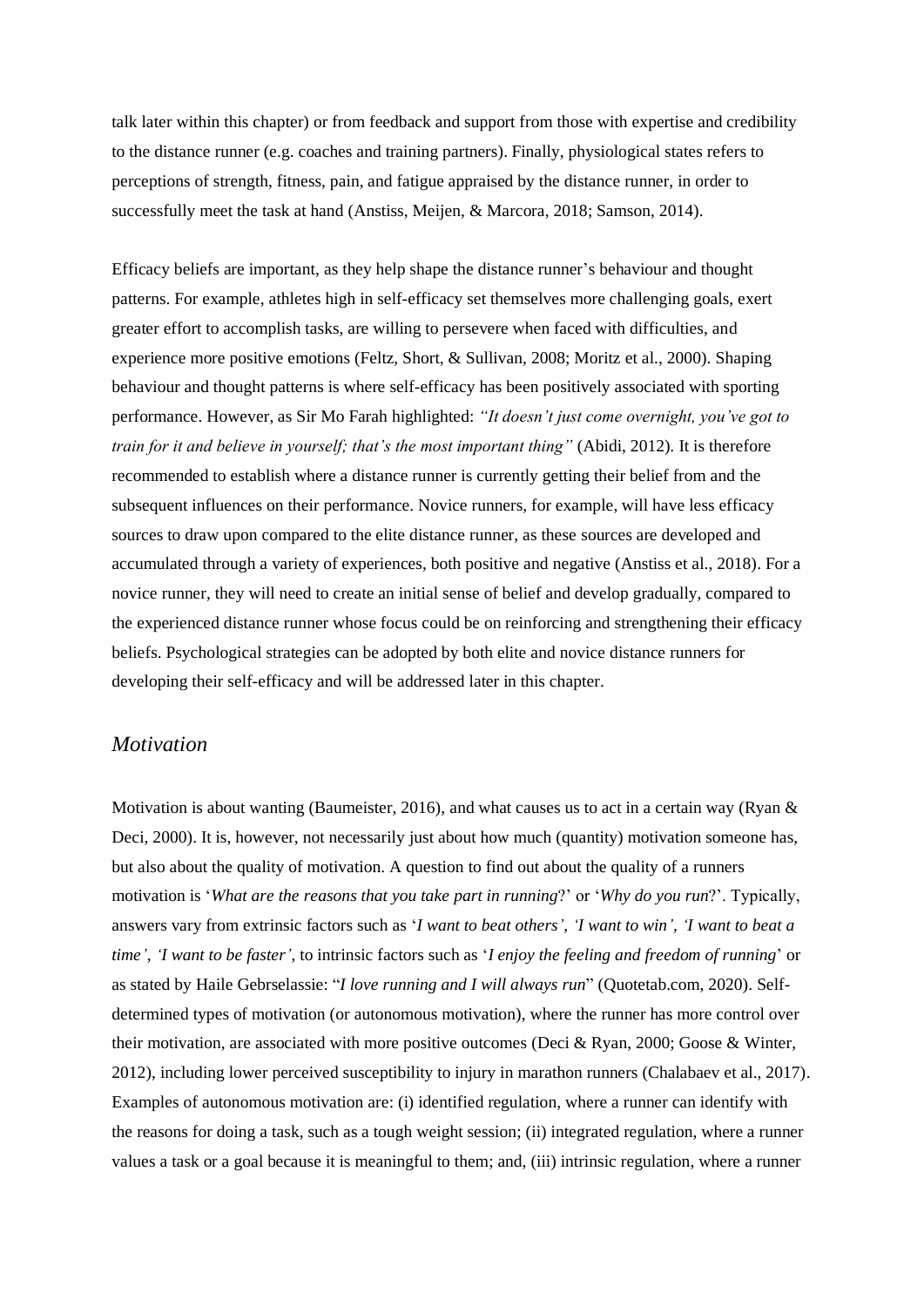engages in a task for the pure enjoyment. Non self-determined (or controlled motivation), relates to external regulation, where a runner performs a task because of an external demand, such as completing it for their coach or an external reward. Finally, introjected regulation, is where the athlete engages in a task because they would feel guilty or ashamed otherwise. Neither types of these controlled motivation are particularly helpful for enjoyment and long-term engagement with the sport, although external rewards have been found to benefit performance (see McCormick, Meijen, & Marcora, 2015, for a review).

It is also important to consider a distance runner's achievement goals, which represent how they define success from either a task or ego orientation (Nicholls, 1984). A runner would be task oriented when their main focus is on the development of the self, irrespective to other runners. Whereas, a runner would be ego oriented if their main focus was demonstrating superior performances to others. A task orientation has been associated with greater enjoyment, reported satisfaction, engaging in positive achievement, striving through effort, persistence, challenging task choices, and intrinsic motivation (Keegan, 2019). Conversely, an ego goal orientation has been associated with dysfunctional behaviours (e.g. effort withdrawal, low persistence, avoidance of moderatelychallenging tasks), self-serving attributions for outcomes, greater stress and anxiety, and a tendency towards morally unacceptable behaviours (Keegan, 2019). Furthermore, within training scenarios, high levels of task orientation have been associated with valuing practice and committing to it for development reasons, whereas high levels of ego orientation have been linked to endorsements of avoiding practice and preferring simply to compete (Roberts & Ommundsen, 1996). However, within the context of high-level sport, where a clear emphasis is placed on gaining the normative edge, Hodge and Petlichkoff (2000) found that athletes reported a complementary balance of both the desire to demonstrate superior abilities over others and to develop through personal mastery. It may therefore be suggested that a high ego orientation is not necessarily detrimental to the distance runner, as long as it is combined with a high task orientation.

### *Emotions*

Emotions can also play a big role in distance running. A marathon, for example, can be a rollercoaster of emotions where a runner may experience nerves just before the start, excitement during the first couple of miles, and frustration or despair towards the later stages. Emotions are a response to what is happening in the athlete's environment, or a response arising from thoughts in an athlete's mind (Lazarus, 2000). This can include anticipation of an upcoming race, as well as thoughts during and after events. When an athlete faces a demanding situation, like a county cross-country race with qualification for the national championships, they make a judgement of whether there is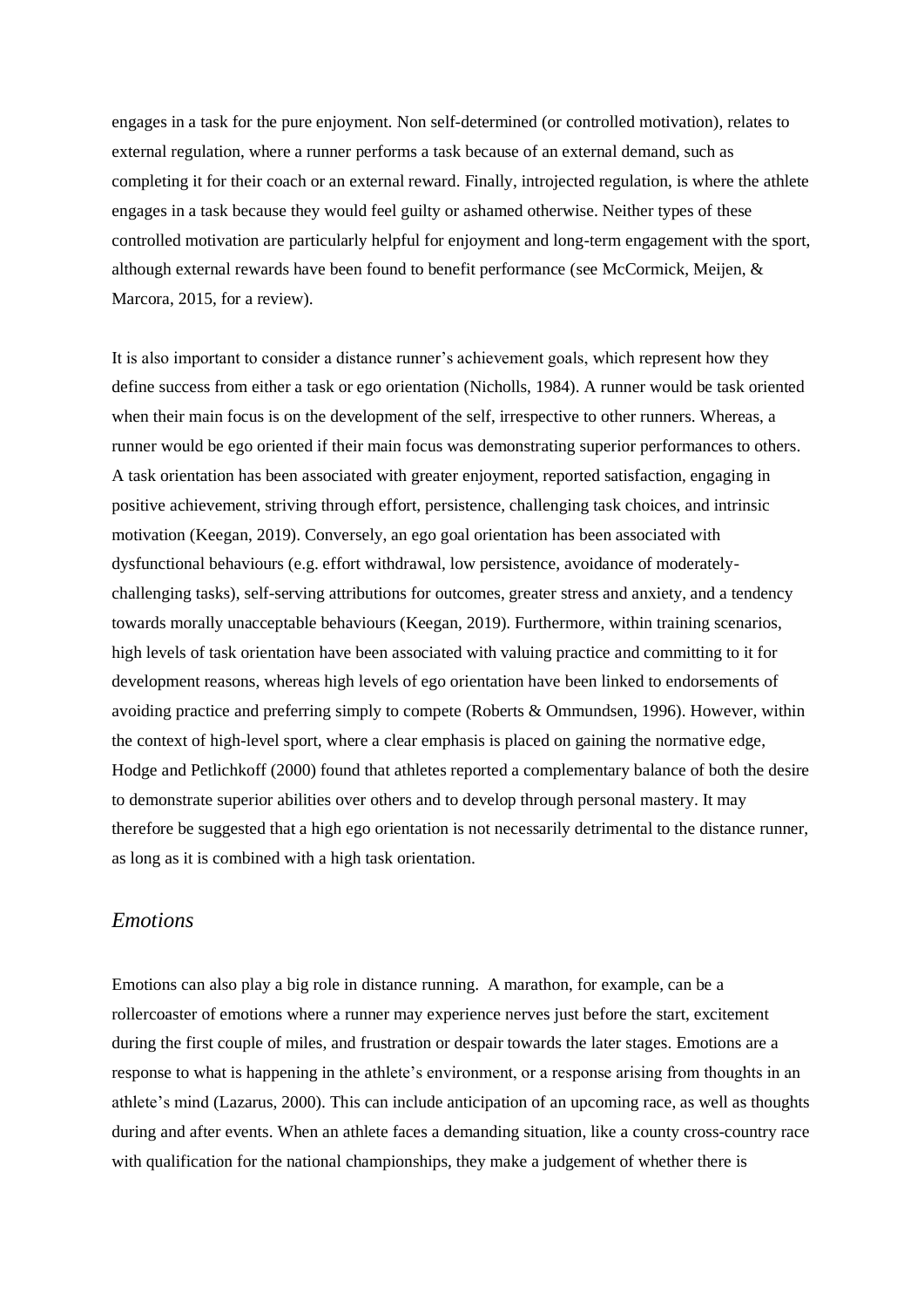something at stake ('*Is the situation important to me?'),* if there is a potential for harm or benefit ('*Is there a potential for the situation to help me achieve my goal?'),* and what is at stake (*'Does it influence my ego ideals, moral values, well-being?'*). These judgements are combined with an evaluation of what resources an athlete perceives to have to cope with the demands of the situation, leading to the experience of emotions (Lazarus, 1999; 2000). Typically, when there is a potential for harm and the athlete does not feel that they have the resources to deal with the situation, they are likely to experience a negatively valanced emotion such as anxiety, frustration, despair, or anger. For an athlete, it is helpful to understand what influences their emotions, as these are likely to influence performance (Beedie, Lane, & Wilson, 2012).

When an athlete experiences an emotion, this can influence their behaviour and decision-making, such as pacing. For example, Paula Radcliffe mentioned: **"***You see with me, when I'm nervous, I smile and laugh"* (Brainyquote, 2020). How athletes perceive and regulate their emotions is a relevant factor to consider. Some runners may perceive that a negatively labelled emotion, such as anxiety or anger, to be helpful to performance, for example feeling anxious before a race could be an athlete's optimal pre-performance state. Whereas, other athletes will perceive anxiety to be unhelpful (Beedie, Terry, & Lane, 2000; Robazza et al., 2008) resulting in behaviours such as holding back. Being aware of one's emotions and being able to regulate emotional states can influence running performance (Beedie et al., 2012; Rubaltelli, Agnoli, & Leo, 2018). The awareness of which emotional states are helpful to an athlete's performance can be developed through reflective practice. This can help an athlete to engage in emotion regulation to move towards an optimal emotional state, which is not only beneficial to performance, but also to a runner's well-being. To help regulate emotions, runners have reported using goal-setting, recalling of previous accomplishments and how they feel afterwards (Stanley et al., 2012), emotional intelligence (Nicolas et al., 2019), and having a pacer. These have all been shown to benefit positive emotions within distance running (Fullerton et al., 2017).

# *Summary of psychological factors*

Thoughts, behaviours, and feelings play a big role in distance running performance. We have specifically considered the psychological impacts of self-belief, motivation, and emotions to highlight the unique demands of endurance events. It is important to develop an awareness of how these psychological factors impact our thoughts, the decisions we make, how we feel, and subsequent behaviours because they can directly impact coach-athlete interactions, training sessions, and performances in races, in addition to athlete enjoyment, satisfaction, and well-being. We can, to an extent, influence these psychological factors through the use of psychological strategies. In the section above we have started to outline ways to facilitate psychological factors and manage the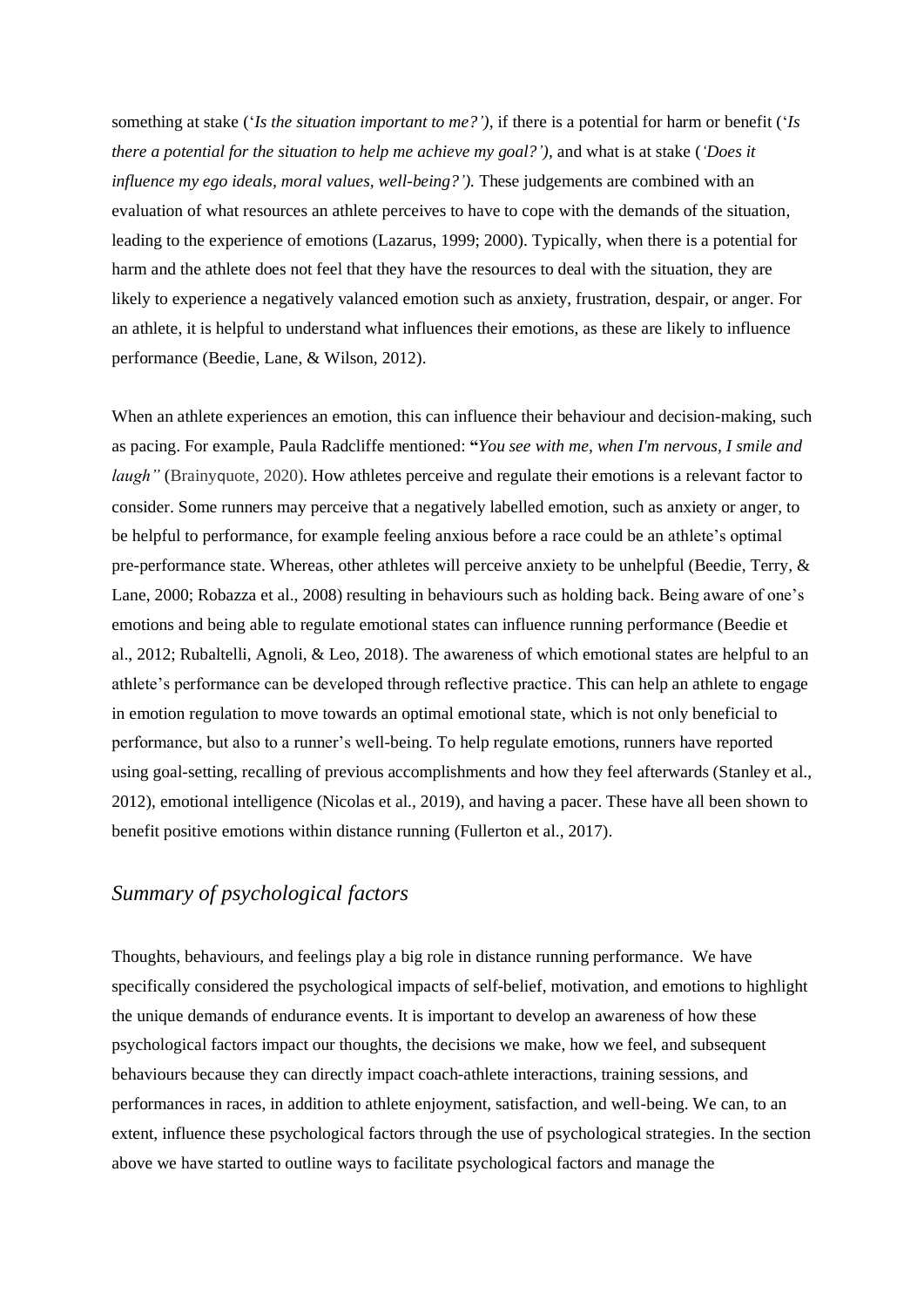psychological demands of distance running. In the section below we will outline some of the strategies that can help push the psychological limits in running, these include self-talk, imagery, goal-setting, and attentional focus.

## **Psychological strategies**

### *Self-talk*

Runners may be familiar with having an internal dialogue, which can be statements you say to yourself out loud or inside your head. This internal dialogue can be automatic or strategic (Hardy, 2006). Automatic self-talk is an internal dialogue that is not planned or prepared, and there is not always an awareness of this dialogue. Whereas, strategic self-talk relates to planned statements that serve a purpose to achieve a goal. Using self-talk in a strategic manner has positive outcomes, it can benefit confidence (Hatzigeorgiadis et al., 2009), emotional states (Lane et al., 2016), pain management, motivation, perceived effort (Blanchfield et al., 2014; Hatzigeorgiadis et al., 2018) and attentional focus (Van Raalte et al., 2015), as well as performance (Barwood et al., 2015). When using strategic self-talk, the distance runner can choose between instructional and motivational types. Instructional self-talk includes statements that focus on technique or form (*'Run tall'*), tactics (how to pace a race; '*Start steady*'), or how to direct attention ('*Pay attention where the course gets slippery*' in cross-country). Motivational statements can be used to facilitate confidence ('*I can do this*') and for motivational reasons such as putting in effort ('*Try hard!*') and psyching yourself up. Ryan Hall provides a great example of the motivational self-talk he uses: "*I just tell myself over and over again: You're doing great*" (Lobby Havey, 2020). It is helpful to distinguish between these two types of self-talk so runners can be more strategic and specific in their use, and adapt the self-talk according to their needs, rather than relying on one or two general recurring self-talk statements.

Distance runners can develop self-talk plans through the 'IMPACT' approach (McCormick & Hatzigeorgiadis, 2019). This approach works through six steps: 1) Identify what you want to achieve, 2) Match your self-talk to your needs (considering the type of self-talk: instructional or motivational), 3) Practice cues with consistency, 4) Ascertain which cues work best for you, 5) Create specific selftalk plans, and 6) Train self-talk plans to perfection. In essence, this approach encourages distance runners to reflect on what they want to achieve and adjust their self-talk accordingly. Throughout this process, it is recommended that different self-talk statements for different parts of a race or training session are identified; for example, in the early stages of a race a runner might want to focus on their pace and use an instructional self-talk statement ('*Focus on my own race*') and for the later stages, a motivational statement such as '*Dig deep*' can be helpful. Adapting your self-talk is important,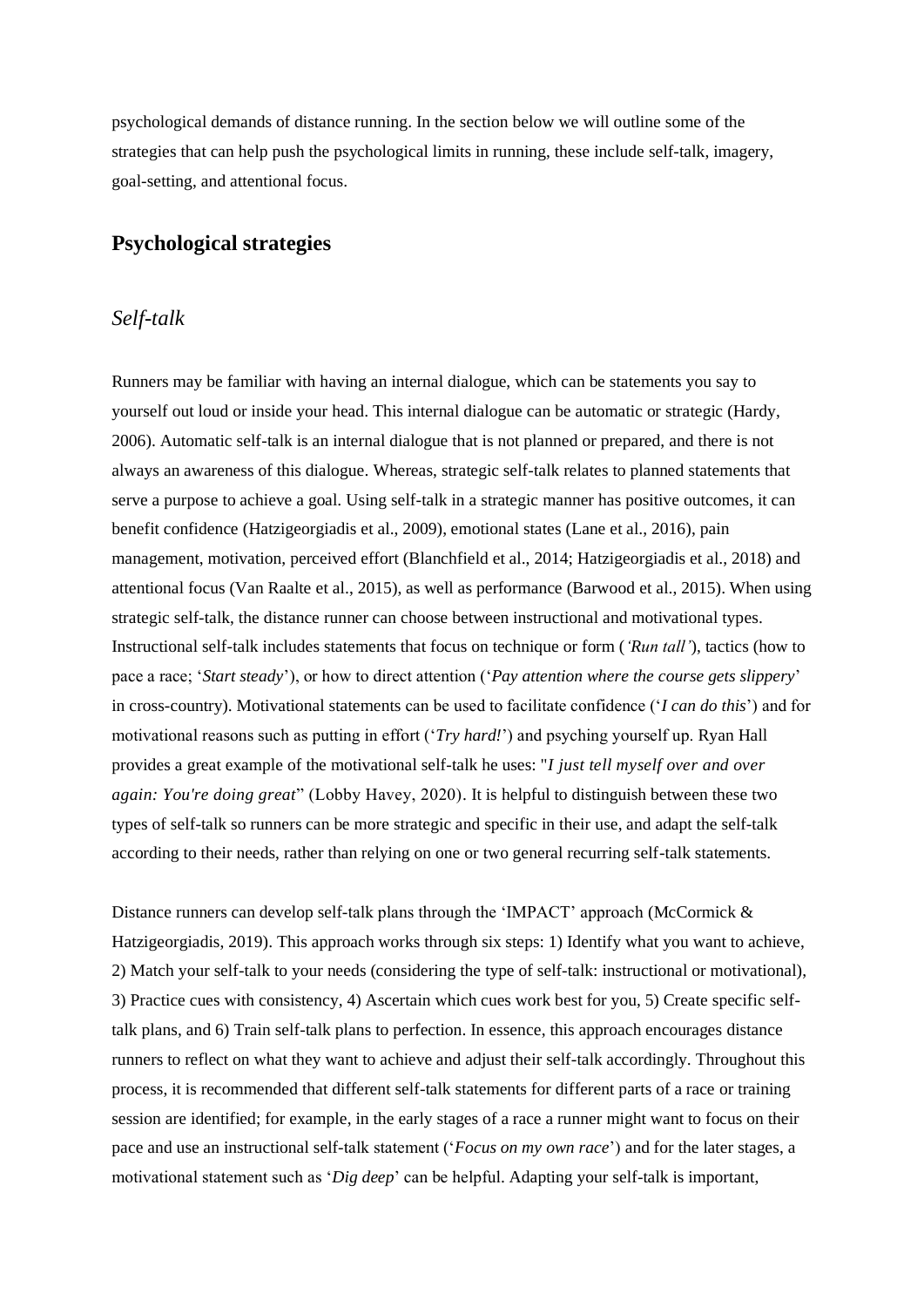considering that internal dialogues change when the intensity of the exercise increases (Aitchison et al., 2013). When ascertaining which cues/self-talk work best, ensure to notice your self-talk and the effects it has. When practicing different statements, reflect on what is useful and practice in training first. It may take some time to master self-talk plans, which is why there may not be an immediate performance effect. For example, McCormick, Meijen, and Marcora (2018) did not find an immediate effect of motivational self-talk on ultra-marathon performance, but they found that runners were still using the self-talk strategies after six-months. The effect of self-talk may also relate to the psychological factors previously covered in this chapter, such as positive emotions, confidence, or improved quality of motivation. Finally, when developing self-talk statements, it is useful to keep them brief, memorable, ensure the statement feels right for you, and they have a motivational or instructional purpose (McCormick & Hatzigeorgiadis, 2019).

### *Imagery*

Imagery is a popular psychological strategy used by athletes across all distance running events. It is defined as: "Using all the senses to re-create or create an experience in the mind" (Vealey & Greenleaf, 2006, p.248). The most important thing with imagery is using multiple senses, such as what an athlete sees (visual), smells (olfactory), feels (kinaesthetic), and hears (auditory). For example, a distance runner can see where other athletes are around them, smell the fresh air, hear the crowd cheering, and feel their legs striding strongly. From using as many senses as possible, the athlete can imagine an upcoming race or use imagery to reflect back on a previous successful race or training session.

There are two different perspectives athletes can choose from when using imagery. Internal (firstperson perspective) is when a distance runner would see the image from inside their body, the way their eyes would normally see the situation. Whereas, external (third-person perspective) is seeing an image from outside their body, as if viewing themselves on video footage. Athletes have successfully used both imagery perspectives for a number of different reasons, which can be linked to the previously discussed psychological factors in this chapter (Martin, Moritz, & Hall, 1999). For example, focus of attention, by imagining the correct running technique or execution of a race plan. It can aid drive and commitment by imagining a specific setting that is highly motivating (e.g. standing on a podium receiving a medal). Self-belief can be enhanced through imagining past accomplishments and coping with situations the athlete perceives as challenging, helping them prepare for any race scenario. Finally, images designed to induce relaxation or increase arousal can be used by the athlete to reach their ideal pre-race performance state.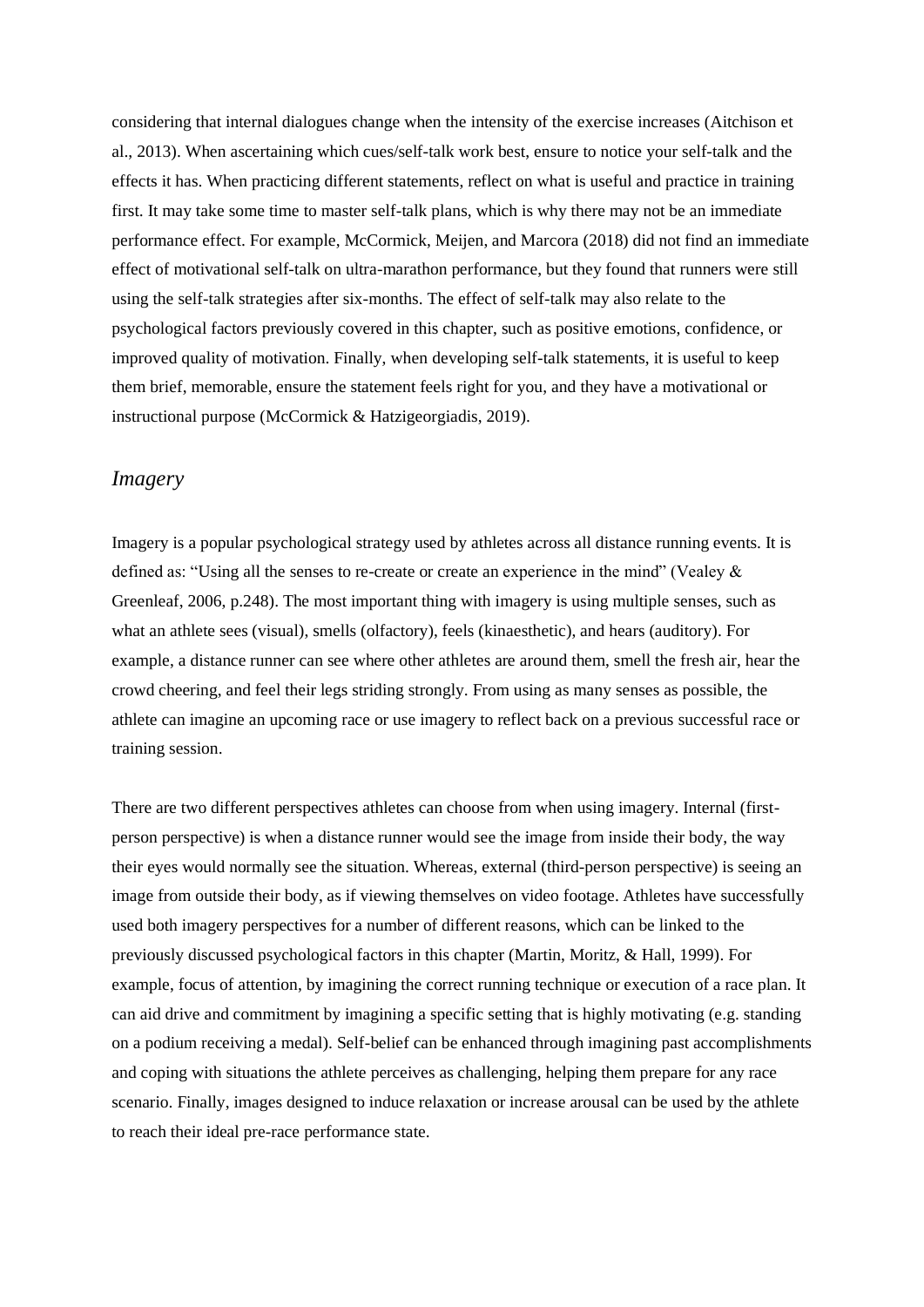Imagery, just like physical performance, is considered to be a collection of skills that can be improved with practice and experience. The extent to which distance runners can benefit from imagery depends on their ability to create vivid images and control them in a desired way (Vealey & Greenleaf, 2006). For example, some athletes may initially have very blurry images or are only able to hold an image in their mind for a few seconds. The more runners practice their imagery, the more skillful they will become in producing clear, multisensory, and controllable images. To aid the effectiveness of using imagery, the PETTLEP model (Holmes & Collins, 2001) was developed. Each letter of the PETTLEP acronym relates to an element of the real-life situation: Physical, Environmental, Task, Timing, Learning, Emotional, and Perspective. The authors of PETTLEP conceptualise actual physical performance and imagery on a continuum (Holmes & Collins, 2001). The closer towards the physical end of the continuum, the more effective imagery is likely to be.

Eluid Kipchoge was noted as saying: "*Sometimes I dream of running fast and being beaten on the line, then I wake up and realise it was a dream*" (Phillips, 2018). Although this quote indicates it was a dream, PETTLEP guidelines can be applied to his real-life scenario of preparing to break the twohour mark for the marathon distance. For example, Eluid Kipchoge could purposefully imagine his marathon pacing strategy (Task), wearing his racing attire (Physical), using video footage to stimulate vivid details of the Vienna course (Environment), the 4.34 min per mile pace (Timing), incorporating his Emotional responses, and viewing this internally from what his eyes would see, e.g. the car, projected laser beams, and pacers around him (first-person Perspective). The final recommendation from the PETTLEP model, is that as any Learning takes place, the athlete should update their imagery accordingly to reflect this (Wakefield & Smith, 2012; Williams et al., 2013).

### *Goal-setting*

Goal-setting has consistently been demonstrated as one of the most effective human behaviour techniques, which both coaches and athletes can employ: *"It's so motivating to have goals to aim for and achieve; it gets you out of the door when you might be having second thoughts"* Jo Pavey (timeoutdoors.com, 2020). Specifically, goals can fuel motivation, by encouraging persistence in the pursuit of a runner's aims and helping to direct their attention (Tenenbaum, Spence, & Christensen, 1999). For example, if a runner has set themselves a goal of decreasing their 1 km repetition time, this may help them focus on what is required, and promote intensity and effort to achieve this outcome. Across all sports, a distinction is made to three types of goals: outcome, performance, and process (Burton et al., 2010). Outcome goals focus on achieving a desired result often at the end of a race, such as finishing in the top three. An athlete is not in total control of reaching their outcome goal, since it depends, at least in part, on the performance of opponents. Performance goals refer to an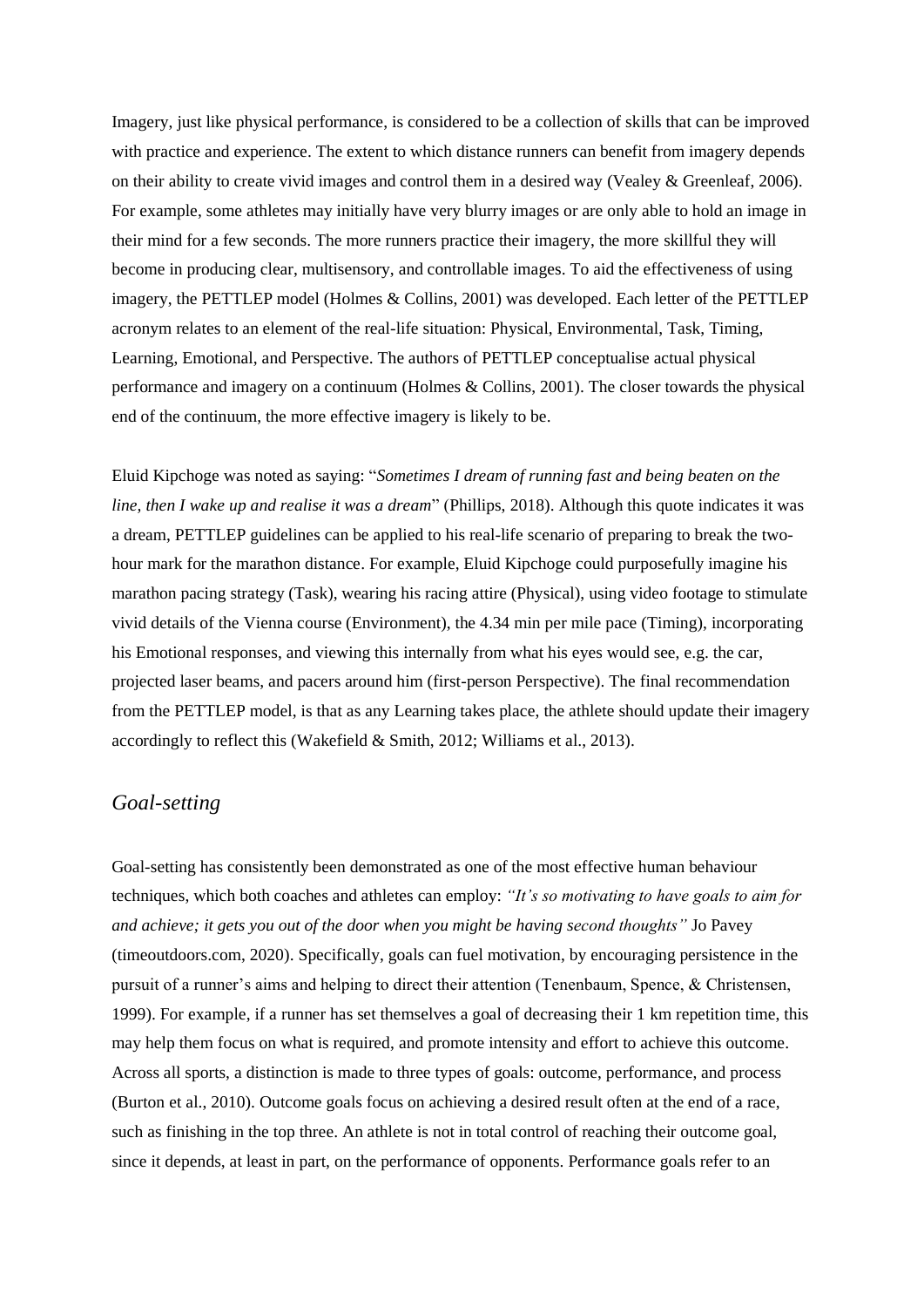athlete's individual performance in relation to their own standard of excellence, such as a particular time-based goal or achieving a personal best. An athlete has greater control of achieving a performance goal because other athletes do not directly affect the goal's attainment. Process goals are concerned with how an athlete performs a particular skill, displays a certain technique, or carries out a specific strategy, such as focusing on foot strike, posture, or stride length. These types of goals are directly within the athlete's control. Process goals are especially important, as performance and outcome goals fail to focus on preparing the runner for difficulties that could be encountered. Runners may feel dejected if they are far away from the time-based goal they were looking to achieve, or surprised if it's going much better than expected.

It is recommended distance runners set all three types of goals for motivational purposes, with an emphasis on performance and process goals to direct attention and positively affect behaviour (Burton et al., 2010). Given the large amount of time athletes spend running, it is important performance and process goals are set for training scenarios as well as races. Setting goals alone though does not ensure they will impact changes in behaviour and subsequent improvements in performance (Weinberg, 2010). Table 5.1 shows six goal setting principles that are tailored to a distance runner.

#### <TABLE 5.1 HERE>

## *Attentional focus*

Finally, how we focus our attention is helpful to consider when distance running. There are different ways of focusing your attention, such as focusing on how the run feels, the weather conditions, pacemakers, or opponents. This is important to consider, as throughout a run a distance runner can adapt their attentional style to optimise performance. Traditionally, a distinction was made between associative (focusing thoughts on bodily sensations) and dissociative (focusing thoughts on external distractions to move attention away from the task) strategies (Morgan & Pollock, 1977), but this has been seen as overly simplistic. More recently Brick, MacIntyre, and Campbell (2014) introduced a five-category model of attentional focus where they identified three categories for associative focus (active self-regulation, internal sensory monitoring, and outward monitoring) and two categories for dissociative focus (active distraction and involuntary distraction). When a runner engages in active self-regulation, their thoughts focus on relaxing their body, their technique, rhythm, or their pacing strategy. Internal sensory monitoring includes focusing on breathing, how the body feels, and muscle tiredness. Whereas, a runner who uses outward monitoring focuses on environmental information that is relevant to them including mile markers, competitors, and split-times. A dissociative focus can be involuntary, where a runner distracts themselves by the scenery or irrelevant daydreams. Or active,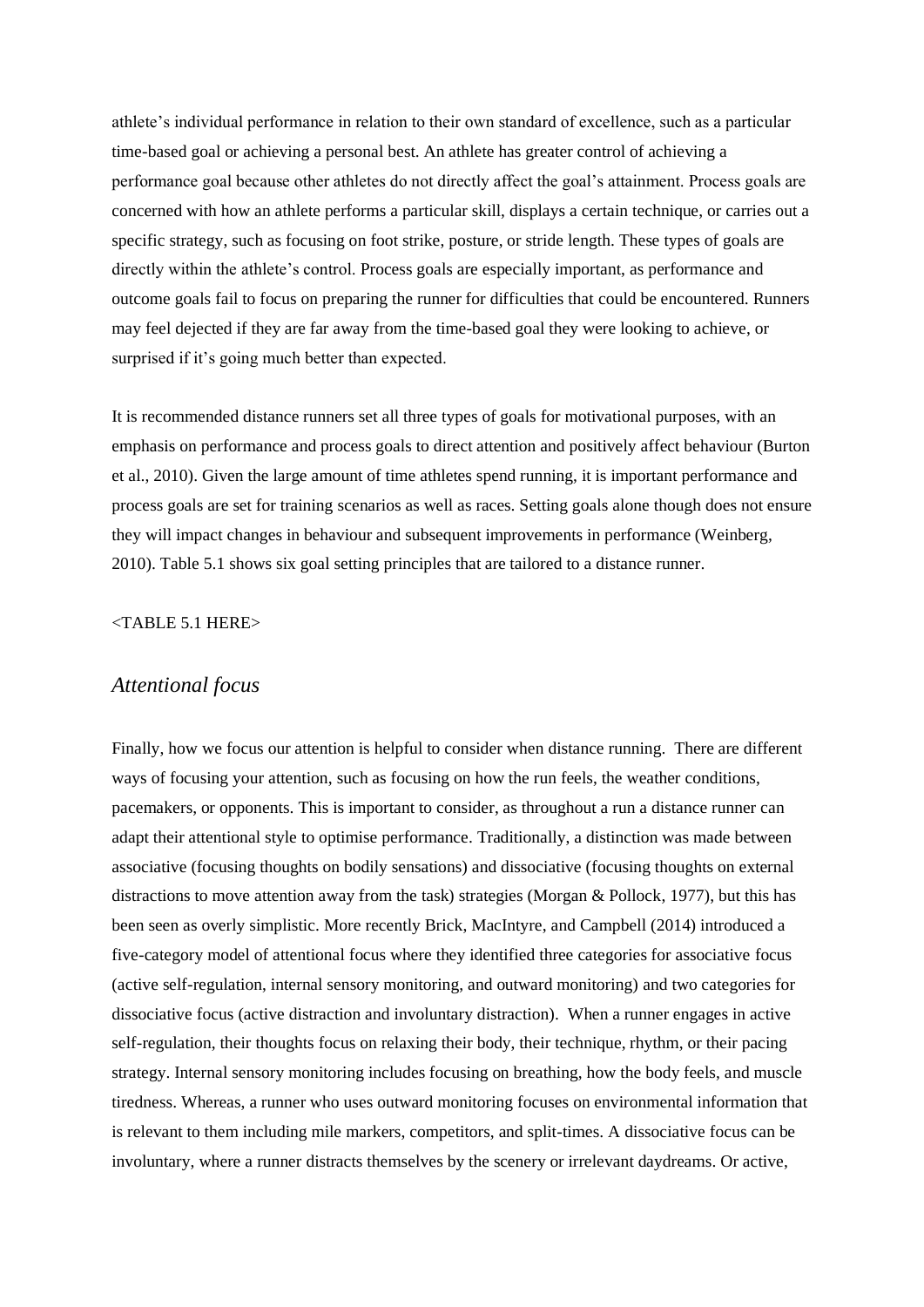where the runner's focus is on task-irrelevant thoughts such as talking to others during a run or attending to a task such as planning the interior redecorating of a house in your mind.

Being aware of these five categories is relevant because strategically focusing your attention in a specific way can influence feelings and benefit various aspects of running (Brick, MacIntyre, & Schücker, 2019). Laura Muir made an interesting distinction between training and racing, regarding her attentional focus: "*With training you can get away with it – you know what splits you have to do, so you can just get on with it. But when it comes to racing you need to be really switched on*" (Ingle, 2018). Therefore, it is helpful to consider what the context, goal, or aim is when directing your attention, is it to optimise your pacing, to help reduce anxiety, your running rhythm, or deal with pain and discomfort? Consider making a plan beforehand, when a particular attentional strategy may be useful. For example, focusing on bodily sensations such as tense shoulders or breathing can help to inform pacing decisions when you are going too fast or too slow. However, focusing too much on bodily sensations throughout a run can increase the perceived effort of a run. A focus on technique can be helpful in situations where a task is difficult or when a runner is fatigued (Samson et al., 2017). Conversely, it is important to note that focusing too much on breathing or technique can interfere with automated running processes and running economy (Schücker et al., 2014; Winter, MacPherson, & Collins, 2014). The act of (periodic) smiling, an active self-regulation strategy, has been found to be useful to help reduce perceived effort and improve running economy (Brick, McElhinney, & Metcalfe, 2018). Voluntary and involuntary distraction can be useful to help distract from painful sensations when the run feels hard, but this can interfere with running fast and can lead to ignoring warning signals of injury. Outward monitoring can be helpful when it comes to pacing, such as being aware of the weather conditions and when one might encounter a head or tailwind, or a twisty section of a cross-country course.

To help integrate these attentional strategies, the first step is to become aware of the various demands of the run, the second step is to identify which attentional strategy would be suitable for these demands, and finally the athlete can draw upon psychological strategies such as self-talk and imagery to aid switching attentional focus during the distance run.

### **Summary**

Within this chapter we have considered the psychological impacts on distance running and the importance of being aware of how thoughts influence decisions we make, how we feel, and subsequent behaviours. There are a wide array of psychological factors that can play a role in distance running. The role of self-belief, motivation, and emotions were specifically discussed to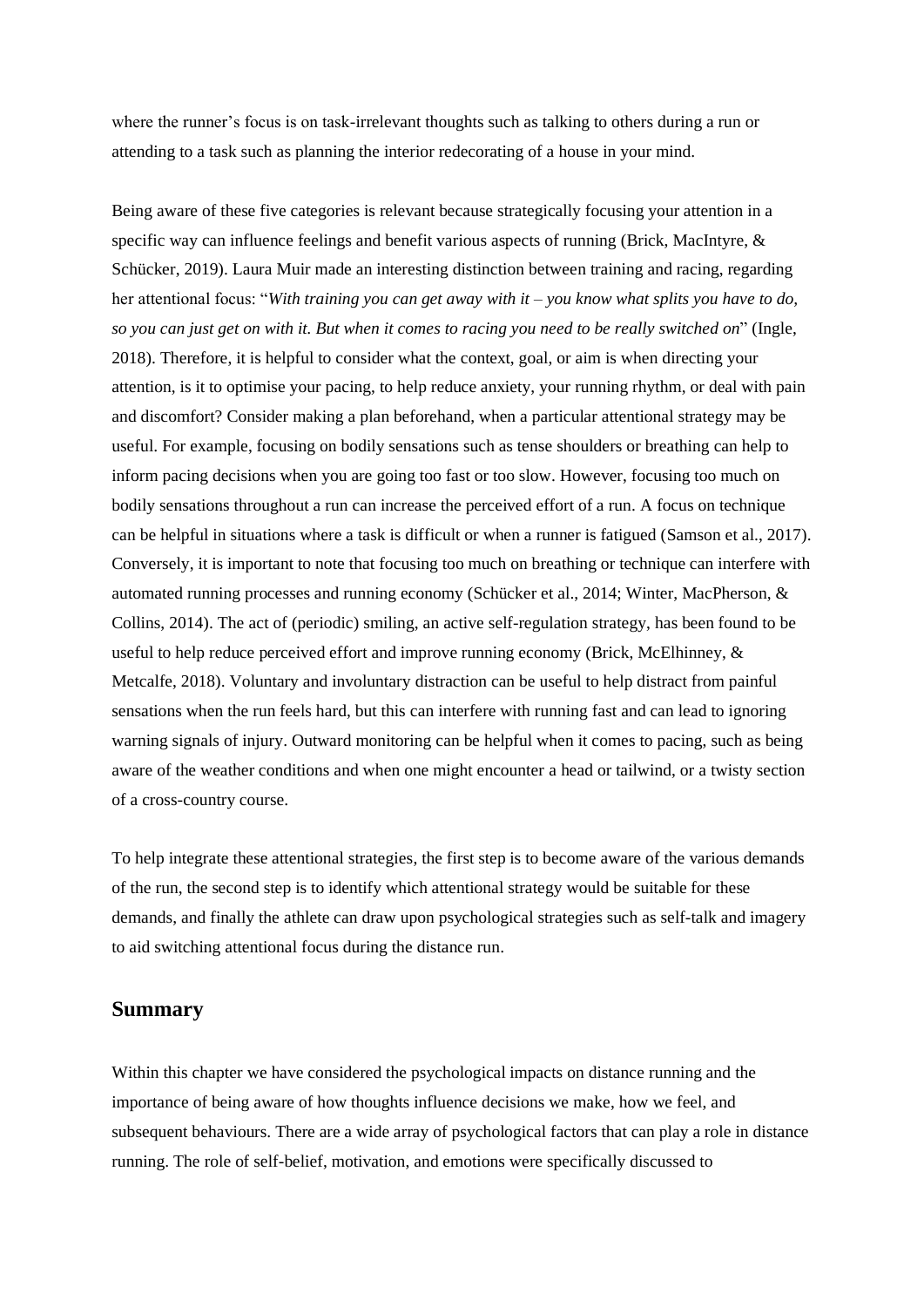highlight the unique demands of endurance events and how impactful these psychological factors can be. To facilitate these psychological factors, the evidence around the use of the psychological strategies (self-talk, imagery, goal-setting, and attentional focus) in distance running were outlined. To help push the psychological limits in running, these strategies target thoughts, feelings, and behaviours within an endurance setting, influencing the way a distance runner functions or performs. The psychological strategies we have outlined can benefit distance runners from all age groups and experience levels.

You may consider working with a qualified sport psychologist who can assess your specific psychological needs and educate you on the psychological factors and corresponding strategies you could employ. Not only will these strategies be aimed at changing thoughts, feelings, and behaviours impacting distance runner performance, but they may also have a long-term effect on an athletes perception, which will change how they approach future situations. Finally, we would recommend distance runners practice using the psychological strategies of self-talk, imagery, goal-setting, and attentional focus before and during their runs and training sessions, before adopting a strategy within a competitive scenario. This will allow familiarisation with the psychological strategy, and any modifications required to suit the individual distance runner can be applied before implementing the strategy into a race.

# **References**

Abidi, M. (2012). Behind the victory prostration. [http://www.the-platform.org.uk/2012/09/06/the](http://www.the-platform.org.uk/2012/09/06/the-meaning-behind-the-victory-prostration/)[meaning-behind-the-victory-prostration/](http://www.the-platform.org.uk/2012/09/06/the-meaning-behind-the-victory-prostration/) Accessed on: 08/09/2020.

Aitchison, C., Turner, L. A., Ansley, L., Thompson, K. G., Micklewright, D., & Gibson, A. S. C. (2013). 'Inner dialogue and its relationship to perceived exertion during different running intensities', *Perceptual and Motor Skills*, 117(1), pp. 11-30.

Anstiss, P. A., Meijen, C., & Marcora, S. M. (2018). 'The sources of self-efficacy in experienced and competitive endurance athletes', *International Journal of Sport and Exercise Psychology*, published online, doi: 10.1080/1612197X.2018.1549584.

Antonini Philippe, R., Rochat, N., Vauthier, M., & Hauw, D. (2016). 'The story of withdrawals during an ultra-trail running race: A qualitative investigation of runners' courses of experience', *The Sport Psychologist*, 30, pp. 361–375.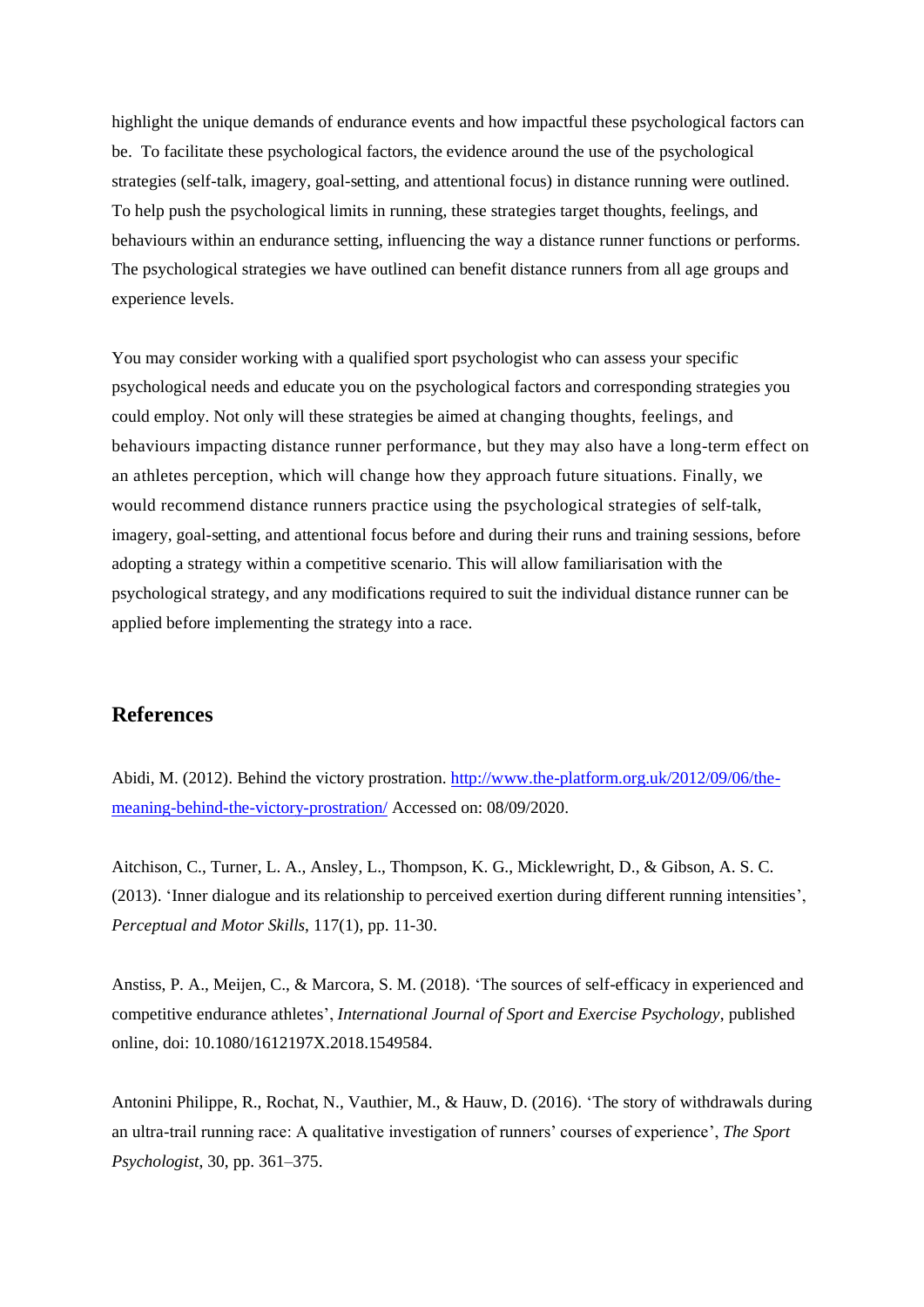Bandura, A. (1997). *Self-efficacy: The exercise of control*. New York, WH: Freeman and Company.

Barwood, M. J., Corbett, J., Wagstaff, C. R., McVeigh, D., & Thelwell, R. C. (2015). 'Improvement of 10-km time-trial cycling with motivational self-talk compared with neutral self-talk', *International Journal of Sports Physiology and Performance*, 10(2), pp. 166-171.

Baumeister, R. F. (2016). 'Toward a general theory of motivation: Problems, challenges, opportunities, and the big picture', *Motivation and Emotion*, 40(1), pp. 1-10.

Beedie, C. J., Lane, A. M., & Wilson, M. G. (2012). 'A possible role for emotion and emotion regulation in physiological responses to false performance feedback in 10 mile laboratory cycling', *Applied Psychophysiology and Biofeedback*, 37(4), pp. 269-277.

Beedie, C. J., Terry, P. C., & Lane, A. M. (2000). 'The profile of mood states and athletic performance: Two meta-analyses', *Journal of Applied Sport Psychology*, 12(1), pp. 49-68.

Blanchfield, A. W., Hardy, J., De Morree, H. M., Staiano, W., & Marcora, S. M. (2014). 'Talking yourself out of exhaustion: the effects of self-talk on endurance performance', Medicine and Science in Sports and Exercise, 46(5), pp. 998-1007.

Brainyquote (2020). Paula Radcliffe Quotes. [https://www.brainyquote.com/quotes/paula\\_radcliffe\\_432016](https://www.brainyquote.com/quotes/paula_radcliffe_432016) Accessed 08/09/2020

Brick, N., MacIntyre, T., & Campbell, M. (2014). 'Attentional focus in endurance activity: new paradigms and future directions', *International Review of Sport and Exercise Psychology*, 7(1), pp. 106-134.

Brick, N., MacIntyre, T., & Schücker, L. (2019). 'Attentional focus and cognitive strategies during endurance activity' in Meijen, C. (ed.) *Endurance performance in sport: Psychological theory and interventions*, Oxon, UK: Routledge. pp. 113-124.

Brick, N. E., McElhinney, M. J., & Metcalfe, R. S. (2018). 'The effects of facial expression and relaxation cues on movement economy, physiological, and perceptual responses during running', *Psychology of Sport and Exercise*, 34, pp. 20-28.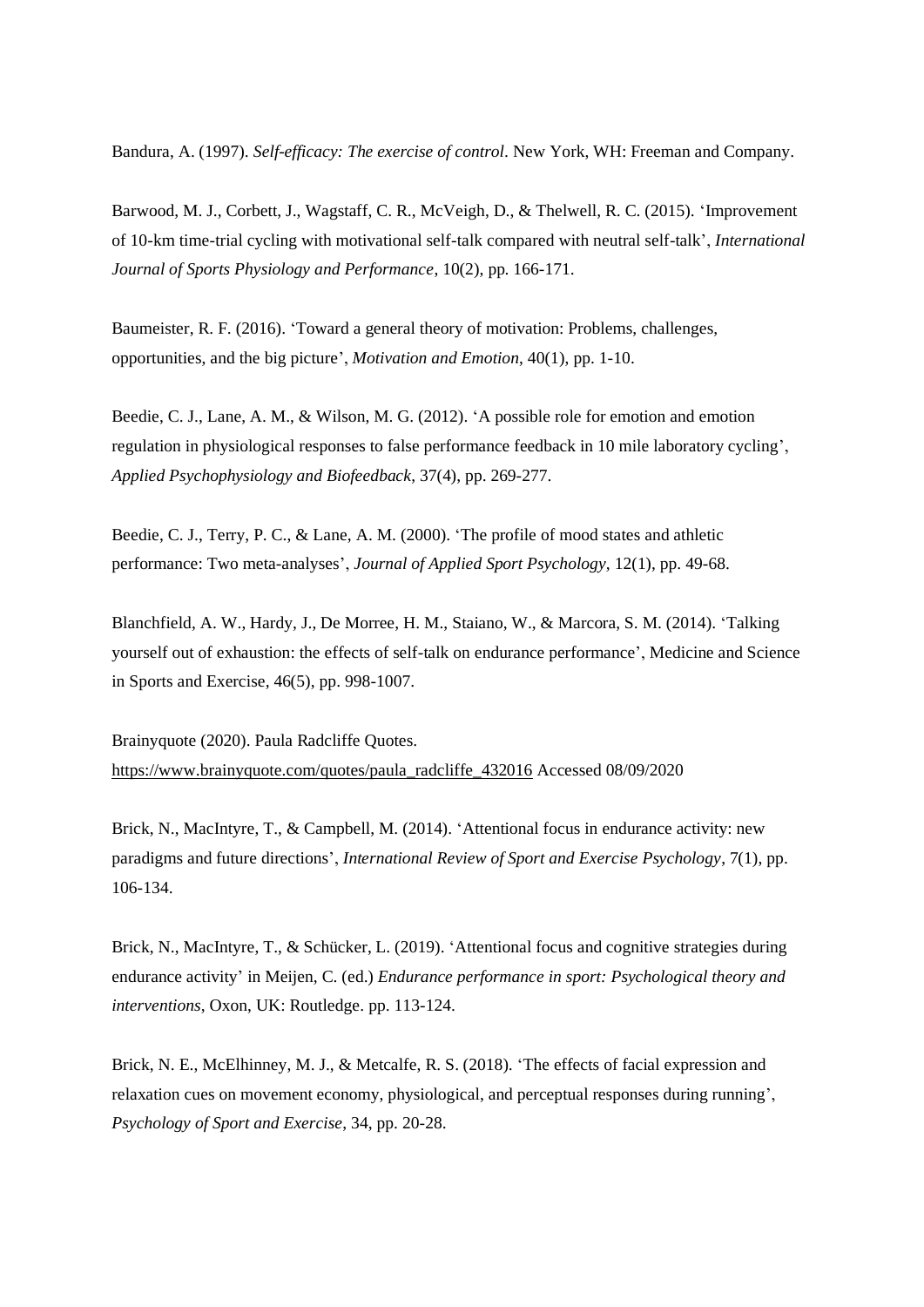Burton, D., Pickering, M. A., Weinberg, R. S., Yukelson, D., & Weigand, D. (2010). 'The competitive goal effectiveness paradox revisited: Examining the goal practices of prospective Olympic athletes', *Journal of Applied Sport Psychology*, 22, pp. 72-86.

Burton, D., & Weiss, C. (2008). 'The fundamental goal concept: The path to process and performance success' in Horn, T. S. (ed.) *Advances in sport psychology*. Champaign, IL: Human Kinetics, pp. 339- 375.

Chalabaev, A., Radel, R., Ben Mahmoud, I., Massiera, B., Deroche, T., & d'Arripe‐Longueville, F. (2017). 'Is motivation for marathon a protective factor or a risk factor of injury?', *Scandinavian Journal of Medicine & Science in Sports*, 27(12), pp. 2040-2047.

Deci, E. L., & Ryan, R. M. (2000). 'The "what" and "why" of goal pursuits: Human needs and the self-determination of behavior', *Psychological Inquiry*, 11, pp. 227-268.

Donovan, J., & Williams, K. J. (2003). 'Missing the mark: Effects of time and causal attributions on goal revision in response to goal-performance discrepancies', *Journal of Applied Psychology*, 88, pp. 379-90.

Feltz, D. L., Short, S. E., & Sullivan, P. J. (2008). *Self-efficacy in sport*. Champaign, IL: Human Kinetics.

Fullerton, C. L., Lane, A. M., & Devonport, T. J. (2017). 'The Influence of a Pacesetter on Psychological Responses and Pacing Behavior during a 1600 m Run', *Journal of Sports Science & Medicine*, 16(4), p. 551.

Gollwitzer, P. M., & Oettingen, G. (2019). 'Goal attainment' in Ryan, R. M. (ed.) *The Oxford handbook of human motivation*. New York, NY: Oxford University Press, pp. 247-268.

Goose, M., & Winter, S. (2012). 'The coach's impact on long distance runners' training and competition motivation', *International Journal of Sport Science and Coaching*, 7, pp. 383-398.

Hardy, J. (2006). 'Speaking clearly: A critical review of the self-talk literature', *Psychology of Sport and Exercise*, 7(1), pp. 81-97.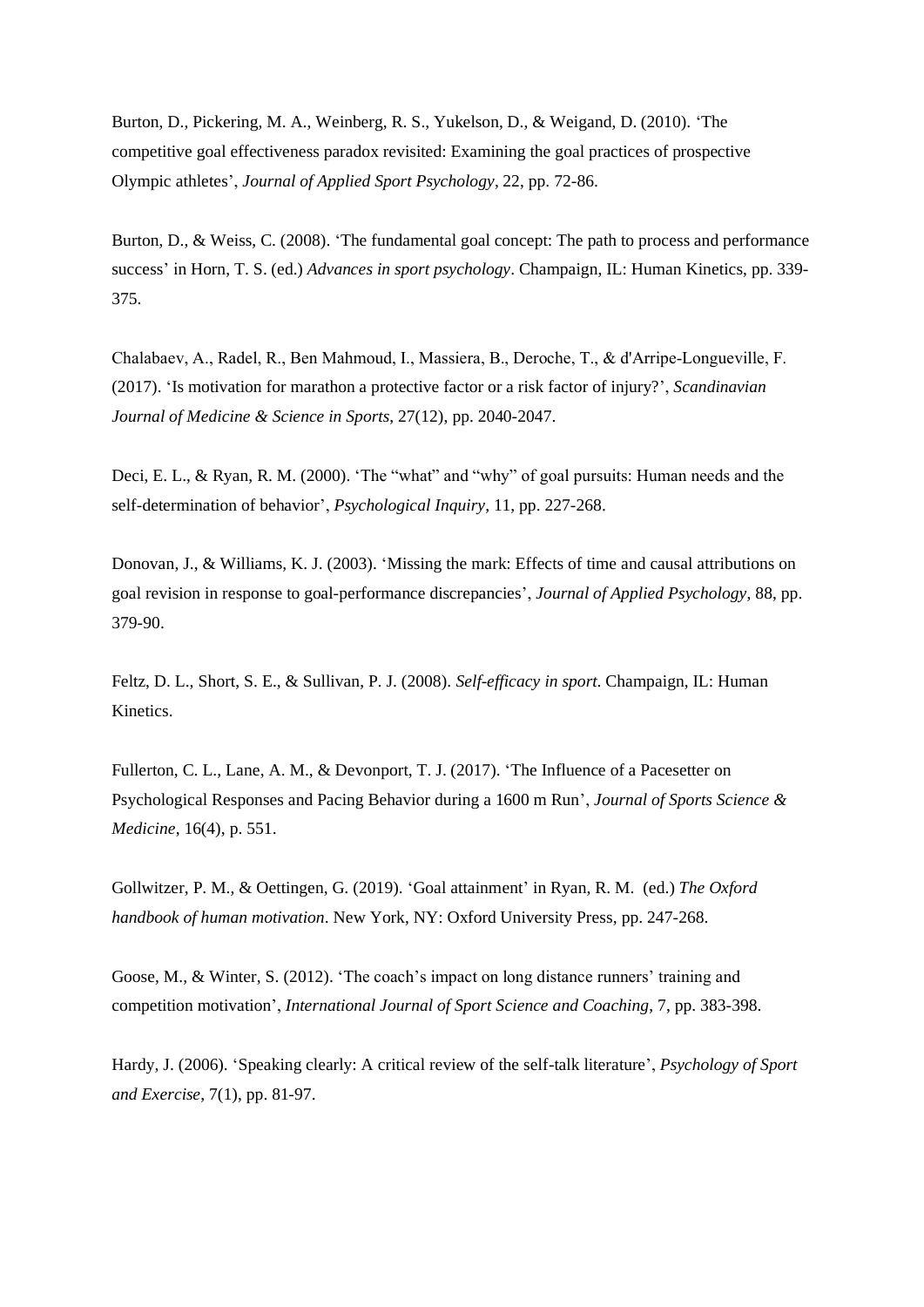Hatzigeorgiadis, A., Zourbanos, N., Mpoumpaki, S., & Theodorakis, Y. (2009). 'Mechanisms underlying the self-talk–performance relationship: The effects of motivational self-talk on selfconfidence and anxiety', *Psychology of Sport and Exercise*, 10(1), pp186-192.

Hatzigeorgiadis, A., Bartura, K., Argiropoulos, C., Comoutos, N., Galanis, E., & D. Flouris, A. (2018). 'Beat the heat: Effects of a motivational self-talk intervention on endurance performance', *Journal of Applied Sport Psychology*, 30(4), pp. 388-401.

Hodge, K., & Petlichkoff, L. (2000). 'Goal profiles in sport motivation: A cluster analysis', *Journal of Sport and Exercise Psychology*, 22, pp. 256-272.

Holmes, P., & Collins, D. (2001). 'The PETTLEP approach to motor imagery: A functional equivalence model for sport psychologists', *Journal of Applied Sport Psychology,* 13, pp. 60-83.

Ingle, S. (2018). Interview: Laura Muir: 'I would have a lot easier life if I didn't say stuff'. <https://www.theguardian.com/sport/2018/jul/19/laura-muir-interview-scottish-runner-athletics> Accessed on: 08/09/2020.

Keegan, R. (2019). 'Achievement goals in sport and physical activity' in Horn, T. S. & Smith A. L. (eds.) *Advances in sport and exercise psychology*. Champaign, IL: Human Kinetics, pp. 265-288.

Kingston, K. M., & Wilson, K. M. (2009). 'The application of goal setting in sport' in Mellalieu, S. D. & Hanton, S. (eds.) *Advances in applied sport psychology: A review*. London, UK: Routledge, pp. 75-123.

Lane, A. M., Totterdell, P., MacDonald, I., Devonport, T. J., Friesen, A. P., Beedie, C. J., Stanley, D., & Nevill, A. (2016). 'Brief online training enhances competitive performance: Findings of the BBC Lab UK psychological skills intervention study', *Frontiers in Psychology*, 7, p. 413.

Lazarus, R. S. (1999). *Stress and emotion: A new synthesis*. New York: Springer Publishing Company.

Lazarus, R. S. (2000). 'How emotions influence performance in competitive sports', *The Sport Psychologist*, 14(3), pp. 229-252.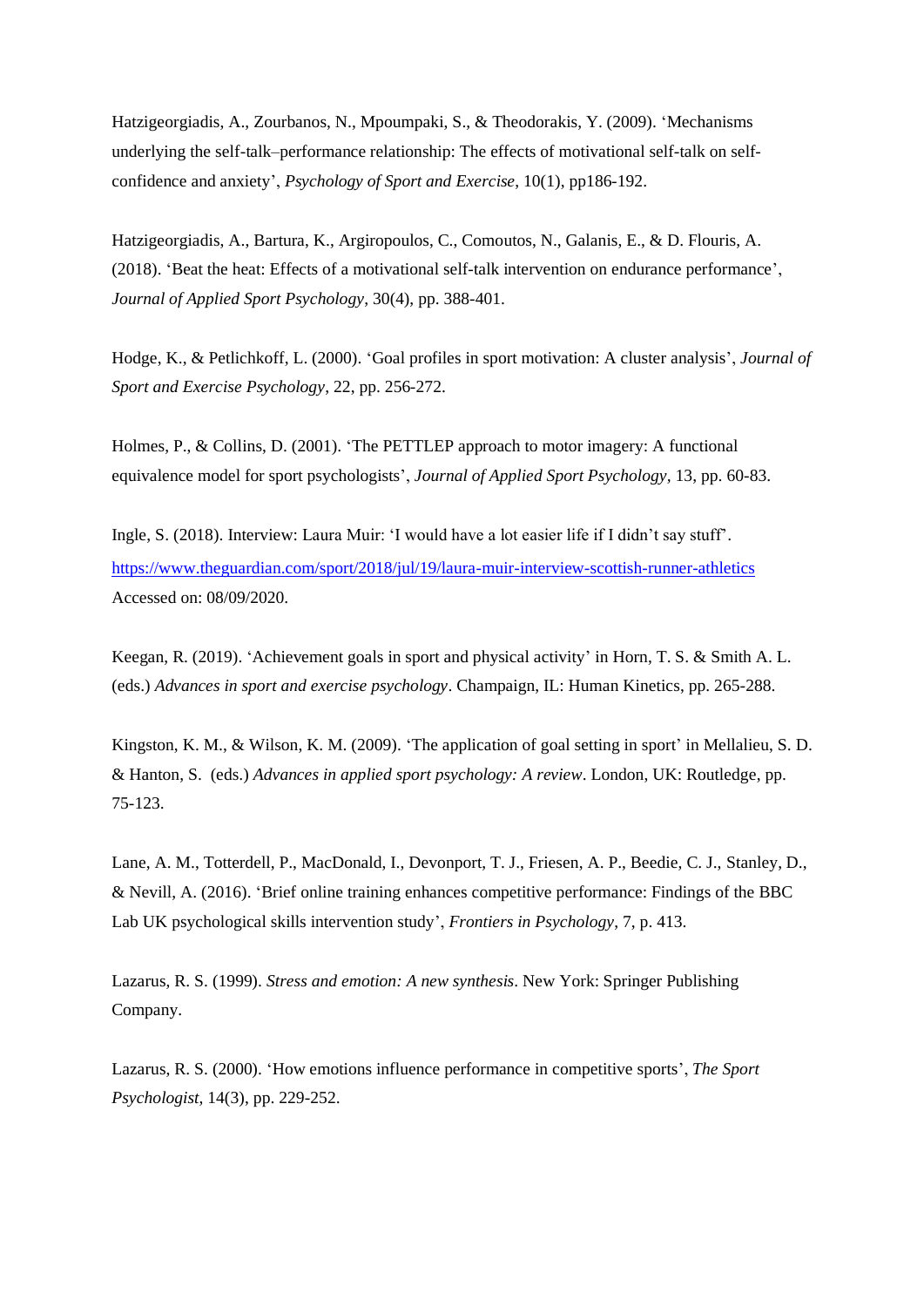Lobby Havey, M. (2020) Positive self talk: Inside the heads of America's top runners. <https://www.active.com/running/articles/positive-self-talk-inside-the-heads-of-america-s-top-runners> Accessed on: 08/09/2020.

Martin, K. A., Moritz, S. E., & Hall, C. R. (1999). 'Imagery use in sport: A literature review and applied model', *The Sport Psychologist,* 13, pp. 245-268.

McCormick, A., & Hatzigeorgiadis, A. (2019). 'Self-talk and endurance performance' in Meijen, C. (ed.) *Endurance performance in sport: Psychological theory and interventions*. Oxon, UK: Routledge. pp. 153-167.

McCormick, A., Meijen, C., & Marcora, S. (2015). 'Psychological determinants of whole-body endurance performance', *Sports Medicine*, 45(7), pp. 997-1015.

McCormick, A., Meijen, C., & Marcora, S. (2018). 'Effects of a motivational self-talk intervention for endurance athletes completing an ultramarathon', *The Sport Psychologist*, 32(1), pp. 42-50.

Meijen, C. (2019). *Endurance performance in sport: Psychological theory and interventions*. Oxon, UK: Routledge.

Morgan, W. P., & Pollock, M. L. (1977). 'Psychologic characterization of the elite distance runner', *Annals of the New York Academy of Sciences*, 301(1), pp. 382-403.

Moritz, S. E., Feltz, D. L., Fahrbach, K. R., & Mack, D. E. (2000). 'The relation of self-efficacy measures to sport performance: A meta-analytic review', *Research Quarterly for Exercise and Sport*, 7, pp. 280-294.

Nicholls, J. G. (1984). 'Achievement motivation: Conceptions of ability, subjective experience, task choice, and performance', *Psychological Review*, 91(3), pp. 328-346.

Nicolas, M., Martinent, G., Millet, G., Bagneux, V., & Gaudino, M. (2019). 'Time courses of emotions experienced after a mountain ultra-marathon: Does emotional intelligence matter?', *Journal of Sports Sciences*, 37(16), pp. 1831-1839.

Phillips, J. (2018). Learning from the greats — Eliud Kipchoge. <https://jhprunning.com/2018/05/18/learning-from-the-greats-eliud-kipchoge/> Accessed on: 08/09/2020.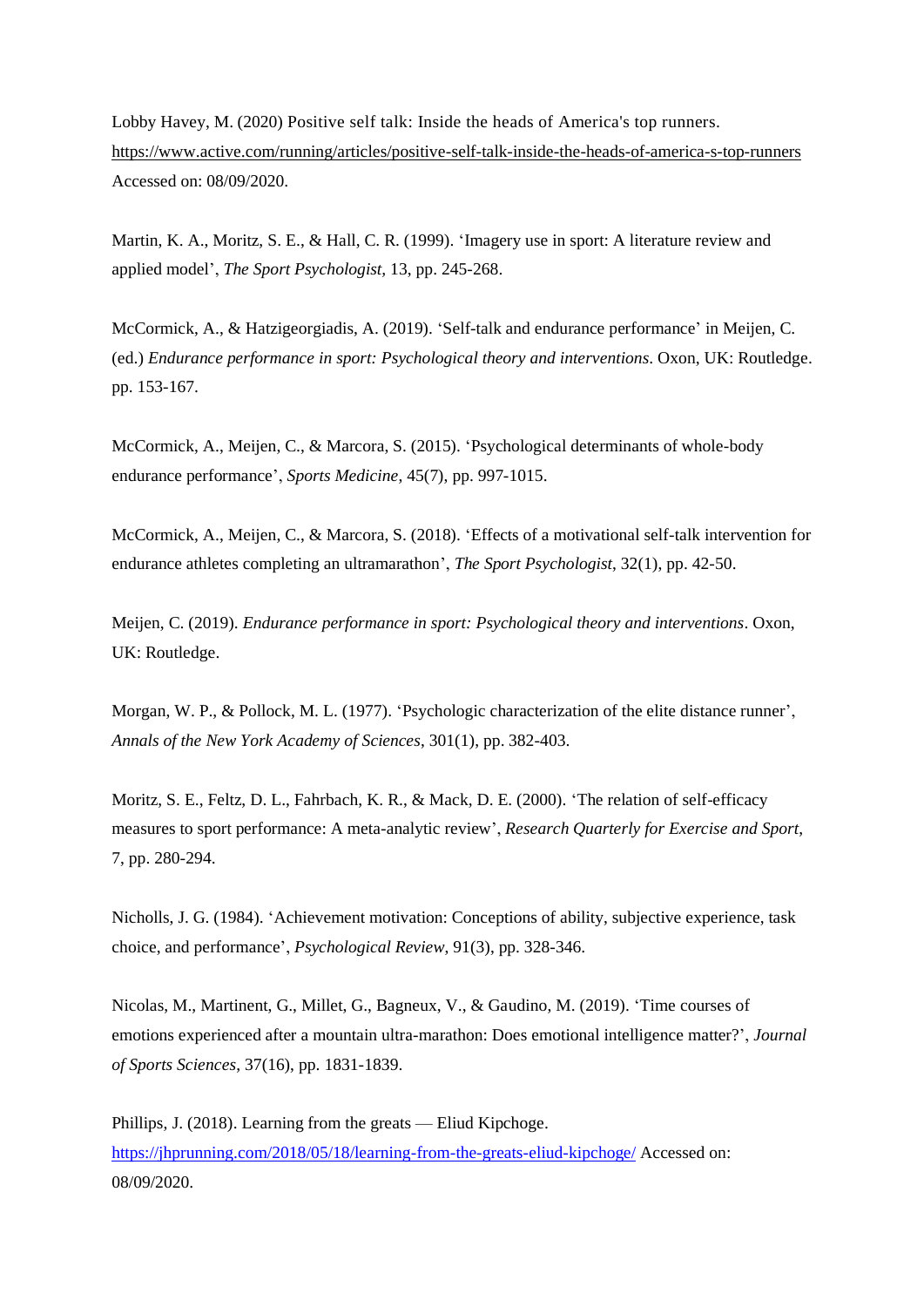Quotetab.com (2020). Haile Gebrselassie Quotes. [https://www.quotetab.com/quote/by-haile](https://www.quotetab.com/quote/by-haile-gebrselassie/i-love-running-and-i-will-always-run)[gebrselassie/i-love-running-and-i-will-always-run](https://www.quotetab.com/quote/by-haile-gebrselassie/i-love-running-and-i-will-always-run) Accessed on: 08/09/2020.

Robazza, C., Pellizzari, M., Bertollo, M., & Hanin, Y. L. (2008). 'Functional impact of emotions on athletic performance: Comparing the IZOF model and the directional perception approach', *Journal of Sports Sciences*, 26(10), pp. 1033-1047.

Roberts, G. C. & Ommundsen, Y. (1996). 'Effect of goal orientations on achievement beliefs, cognitions, and strategies in team sport', *Scandinavian Journal of Medicine and Science in Sport*, 6, pp. 46-56.

Rubaltelli, E., Agnoli, S., & Leo, I. (2018). 'Emotional intelligence impact on half marathon finish times', *Personality and Individual Differences*, 128, pp. 107-112.

Ryan, R. M., & Deci, E. L. (2000). 'Self-determination theory and the facilitation of intrinsic motivation, social development, and well-being', *American Psychologist*, 55, pp. 68-78.

Samson, A. (2014). 'Sources of self-efficacy during marathon training: A qualitative, longitudinal investigation', *The Sport Psychologist*, 28(2), pp. 164-175.

Samson, A., Simpson, D., Kamphoff, C., & Langlier, A. (2017). 'Think aloud: An examination of distance runners' thought processes', *International Journal of Sport and Exercise Psychology*, 15(2), pp. 176-189.

Schücker, L., Knopf, C., Strauss, B., & Hagemann, N. (2014). 'An internal focus of attention is not always as bad as its reputation: How specific aspects of internally focused attention do not hinder running efficiency', *Journal of Sport and Exercise Psychology*, 36(3), pp. 233-243.

Schweickle, M., Groves, S., Vella, S. & Swann, C. (2017). 'The effects of open vs. specific goals on flow and clutch states in a cognitive task', *Psychology of Sport and Exercise*, 33, pp. 45-54.

Stanley, D. M., Lane, A. M., Devonport, T. J., & Beedie, C. J. (2012). 'I run to feel better, so why am I thinking so negatively', *International Journal of Psychology and Behavioral Sciences*, 2(6), pp. 208- 213.